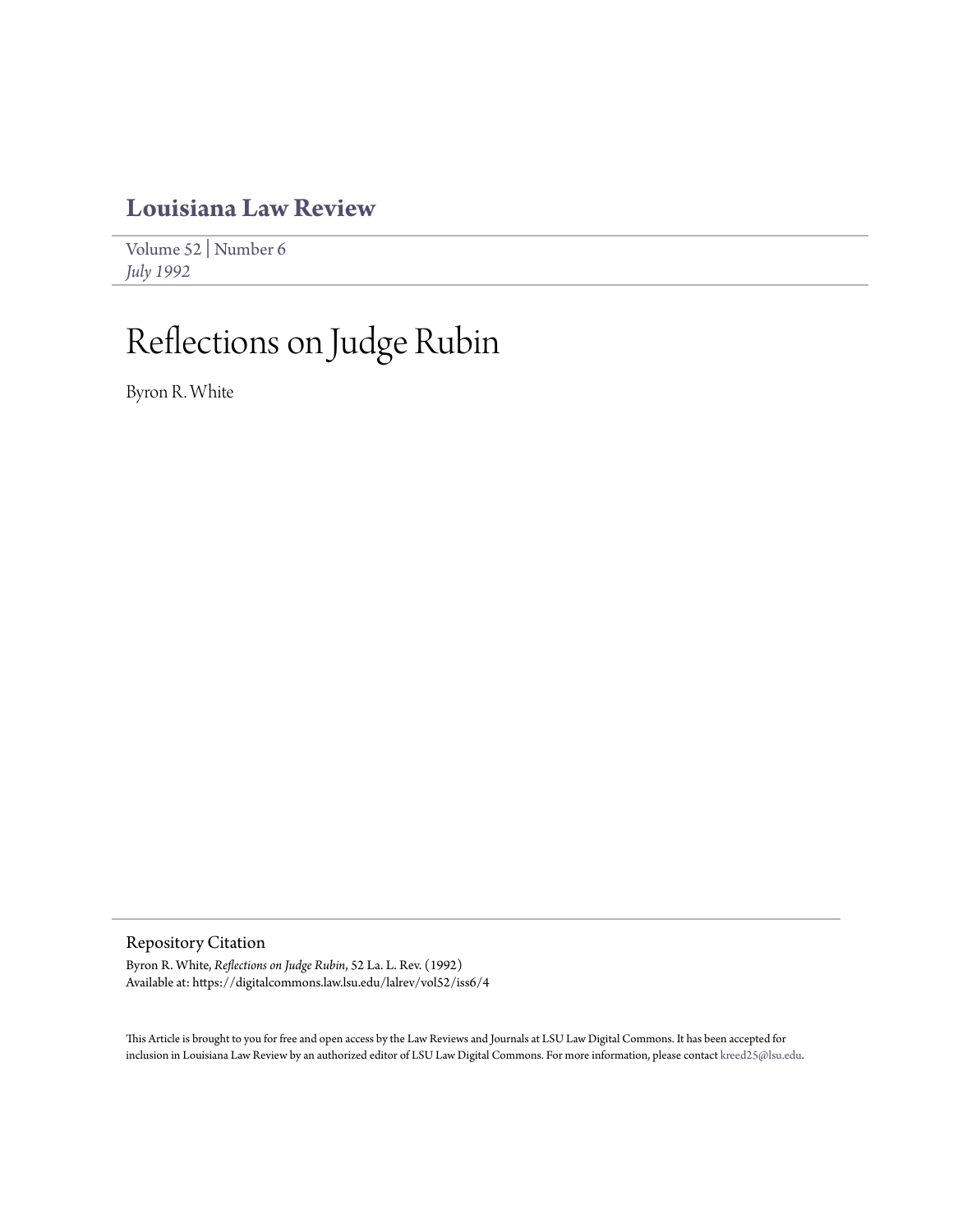## **Reflections on Judge Rubin**

## *Byron R. White\**

Although it is difficult in a few words to comment on the career of a man as accomplished and as complete as Alvin Rubin, **I** am happy to offer some observations about this remarkable judge, who performed his many roles honestly and faithfully, and whose legacy of professional ability and personal dignity will not soon be forgotten.

Judge Rubin was a jurist in the truest sense of the word. As both a district and appellate judge, he possessed all of the finest qualities that any member of the judiciary could hope to exhibit: extraordinary knowledge of almost any body of the law, a clear sense of judgment and fairness, and the ability to communicate his decisions in a lucid and perceptive style. He enjoyed—and deserved—a reputation among his fellow judges on the Fifth Circuit as an exceptionally able member of that court. During my years as the Circuit Justice for the Fifth Circuit, it was a pleasure to work with Judge Rubin and to benefit from his observations and suggestions.

Others more qualified than I can attest to his 24 years as a successful attorney practicing in Baton Rouge, Louisiana. There is little question, however, that his contributions as a passionate advocate and a trusted counsel have not been forgotten **by** the many clients who turned to him for advice. More importantly, Alvin Rubin never lost sight of the fact that the legal profession is an honorable undertaking whose members have an obligation to serve the needs of their communities as well as the parochial concerns of their clients. His history of involvement in a myriad of civic, religious and social causes bears out his conviction to this belief.

Alvin Rubin's remarkable record as a legal scholar also needs little amplification. His books, articles and hundreds of opinions bear a permanent testament to his mastery in explaining and expanding the law. The accomplishments of the thousands of law students fortunate enough to have learned from him as a teacher and to have profited from his insights are a continuing tribute to Judge Rubin's understanding that scholarship means more than knowledge, but includes the responsibility to impart one's wisdom and experience.

Judge Rubin's countless contributions to the law were a clear reflection of his life-long passion for his profession. I was fortunate to

Copyright **1992, by LOUISIANA LAW REviEw.**

Justice, Supreme Court of the United States.